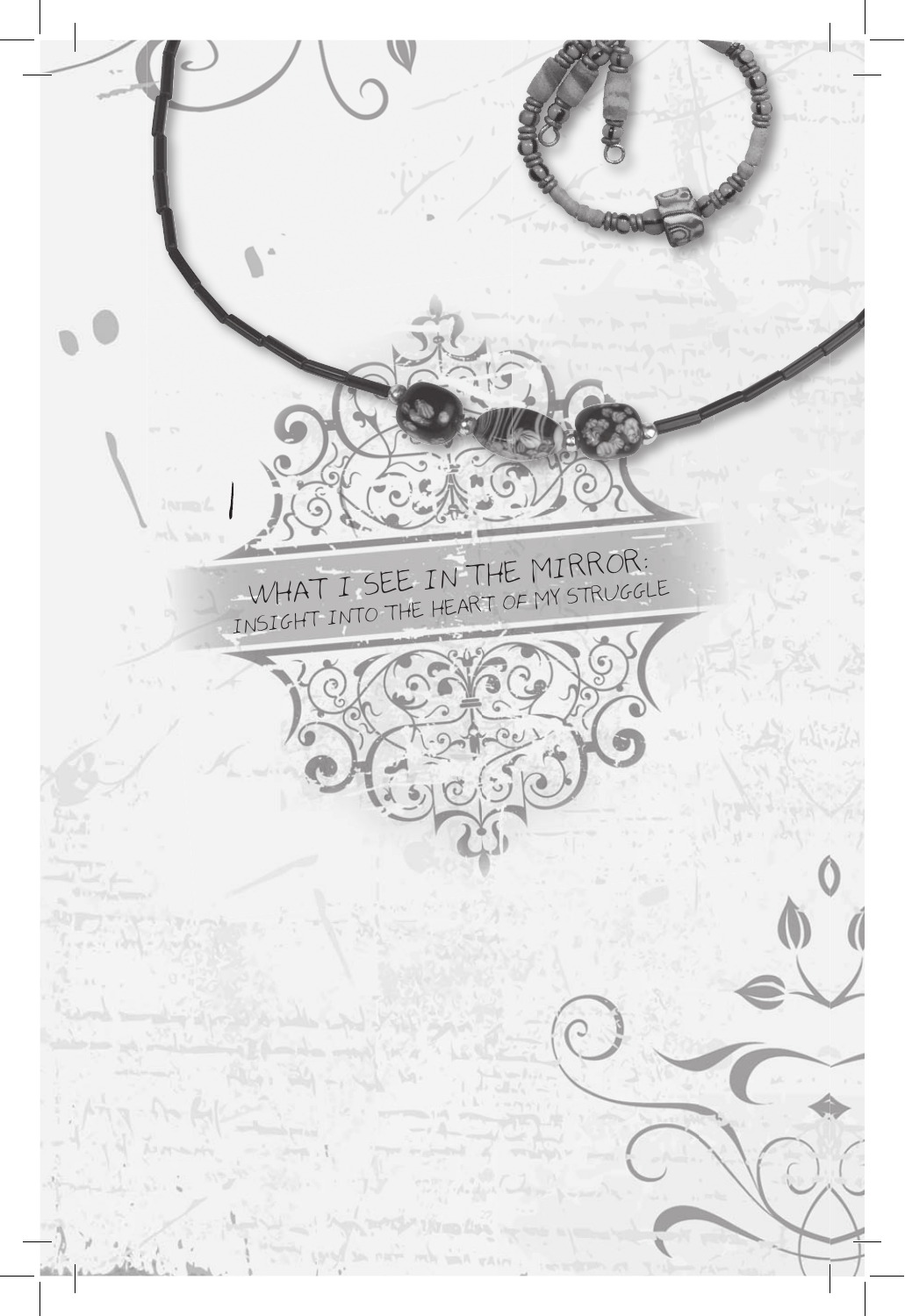Ofo I kneeled on the floor of my tiny bathroom gasping for control. For the third time in a week, the urge to take drastic measures consumed me after my scale screamed numbers that made me cringe.

Intense conversations with my Savior had helped me avoid purging twice before, but this time the battle was too fierce, and I surrendered to my temptation as tears of frustration streamed down my face.

"How did I get to this place?" I whispered. "I thought I was past this."

That day in the bathroom and many other days like it stand out as monumental moments in my struggle to embrace my beauty. I whimpered those words early in 2003, a year when everything seemed to be going right. I was a new bride who had recently married the man of my dreams. We were gladly serving as youth pastors on staff at a welcoming church in a charming town. My career was taking off. I had many friends. I seemed to be in control. What could be wrong?

I knew the answer: me. I was wrong. Every time I looked in the mirror I knew that I was flawed, and my reflection confirmed that I was ugly, fat, and shameful.

On that day when I knelt on the floor after attempting to regain control of my beauty by doing whatever it took to control my weight, I heard lies being whispered that I had believed a thousand times before. Even though it had been nearly two years since I had acted out my eating disorder, I hadn't gone a single day since without thinking I had no value or worth or beauty to offer.

For as long as I can remember, the temptation to turn my eyes from the prize and toward my thighs—thighs that are too big and abs that aren't flat enough—has been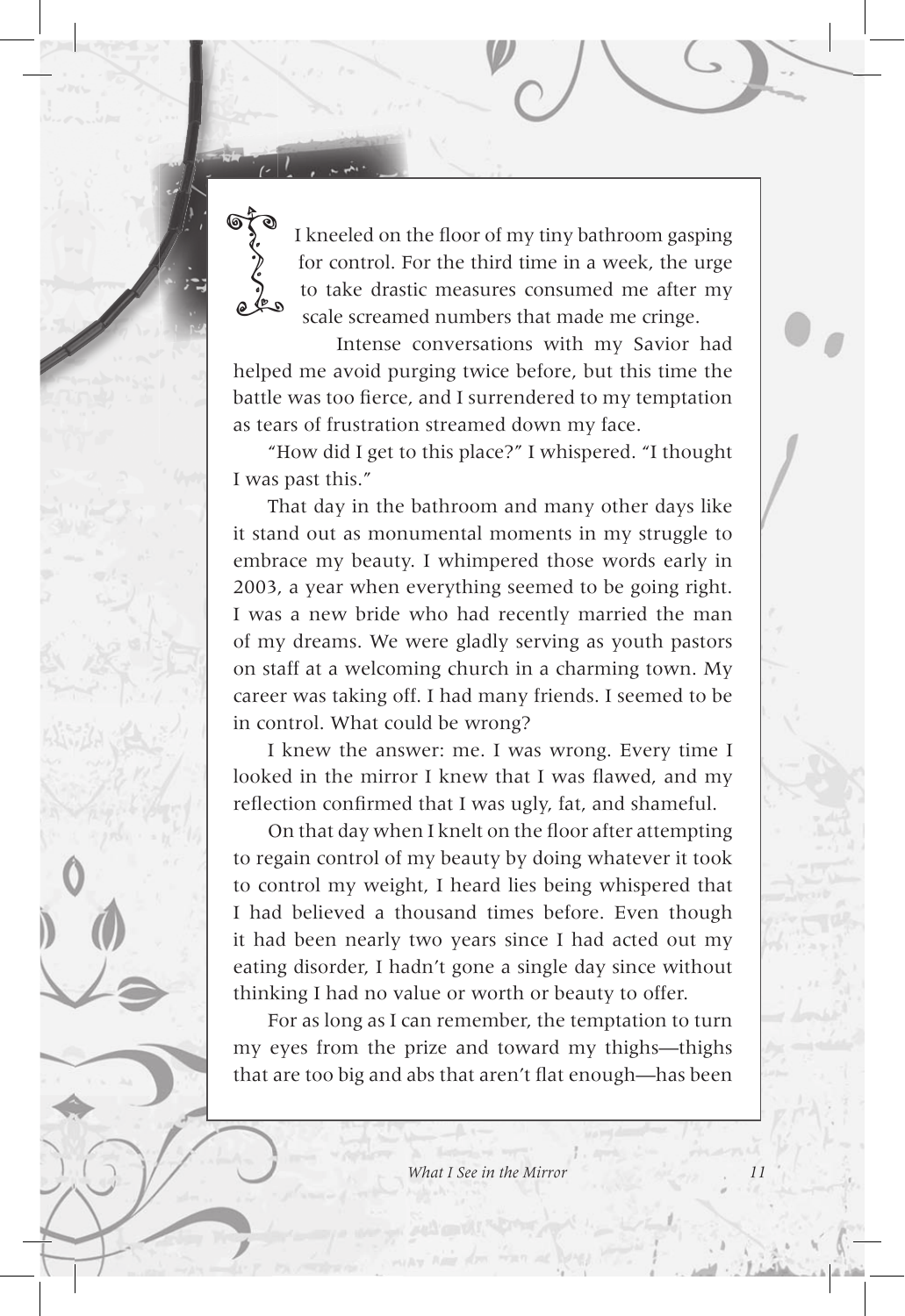a thorn in my flesh. At times it seems that I am being hunted, literally chased by an enemy who knows that an obsession with my physical body naturally leads to an unraveling of my focus on all that God has for me.

I have had many, many moments of struggle in the area of beauty. These moments are my most intimate secrets, the deepest places of my heart. It would be easier not to admit these weaknesses to you. I would prefer for you to think that I have it all together. But I feel compelled to give you a glimpse into the heart of my struggle.

Why? Because I know you struggle too. I am sure of it. I am not the only girl to feel this way. I have learned this lesson as part of my healing. As the Lord began to call me out of the pit of self-doubt, He asked me to share my heart with others. I began, reluctantly at first, I admit, to travel the country to talk with girls just like you. I have heard you comment about your thighs and bellies. I see you watch each other and compare every curve. I have stood by and watched as the Enemy has whispered the same lies into your life that he spent years whispering into mine. "You are fat," he says. "You are ugly." "Other girls are more beautiful than you." "There is something wrong with you." "You don't have value."

And so we wonder: Are we flawed, are we a mistake . . . could we be beautiful?

> The answers to these questions are the keys to our freedom. But we must seek them out. God's Word is rich with words of affirmation of our beauty and worth, but we must seek His truth in order to counteract the lies that are so tightly wrapped around our hearts. Maybe these lies have never led you to take the actions I have taken to be beautiful. But this is not a book about be beautiful. But this is not a book about actions; it is an exploration of your heart. If you've ever doubted your beauty and worth, you you've ever doubted your beauty and worth, you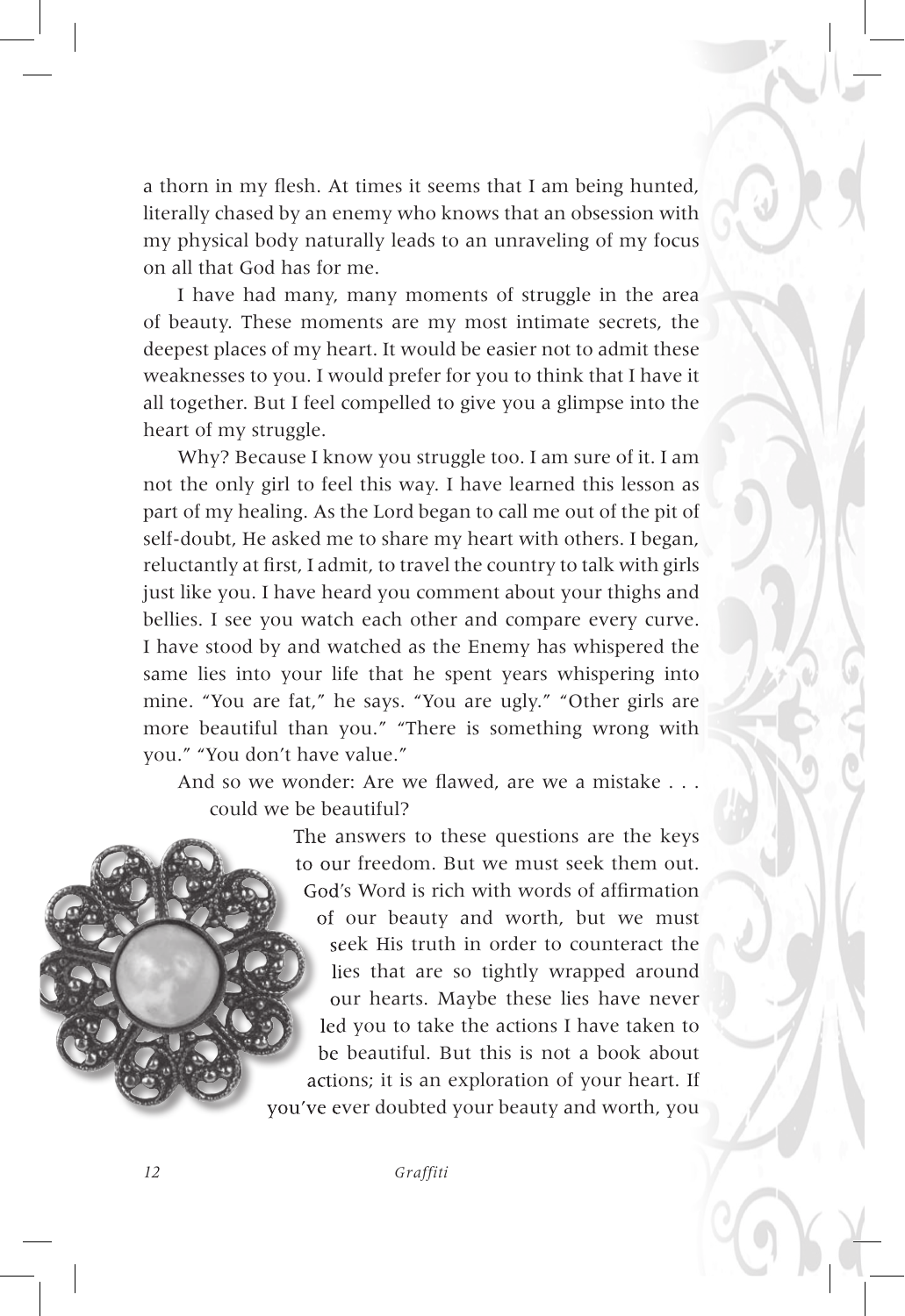have heard a lie. Freedom from the lie—for you and for me—is important, and yes, you can find it!

We fight side by side in a battle with a slippery snake. I know from experience that this is a battle not easily won. But I also know that victory comes when you turn your eyes upon Jesus.

You are not the only one who has heard or seen the lie. You are not the only one who doesn't like what she sees in the mirror. You certainly aren't the only one to question your own beauty.

I want you to know that there *is* a mirror that does not mock. There *is* a place where we can look and be told that we are beautiful, lovely, treasured. That mirror is Christ, and believe it or not, He has dedicated much of His Word to exploring your beauty and affirming your worth.

## *What about You?*

It is my deep desire for this book to become a conversation both a conversation between you and me as we both examine our beauty under the microscope of God's Word, and also a conversation between you and Christ, the author of your beauty. But conversations require two-way communication. So at the end of each chapter, there is space for you to write about your own experiences and reactions. It might take some effort. For many of us, these issues of ourselves and our beauty are so deeply ingrained that it is difficult to sift through them and see what exactly our feelings are and where they have come from. You'll see questions to guide you, but feel free to write about what's on your heart. I am praying for the Holy Spirit to minister mightily to you through these pages.

Start by writing a letter to God. Tell Him where you are in your struggle to embrace your own beauty. Ask Him to begin to help you identify lies that you have believed in this area of your life, and be open to His truth in these areas. Tell Him that you are ready to have a conversation about your beauty, and invite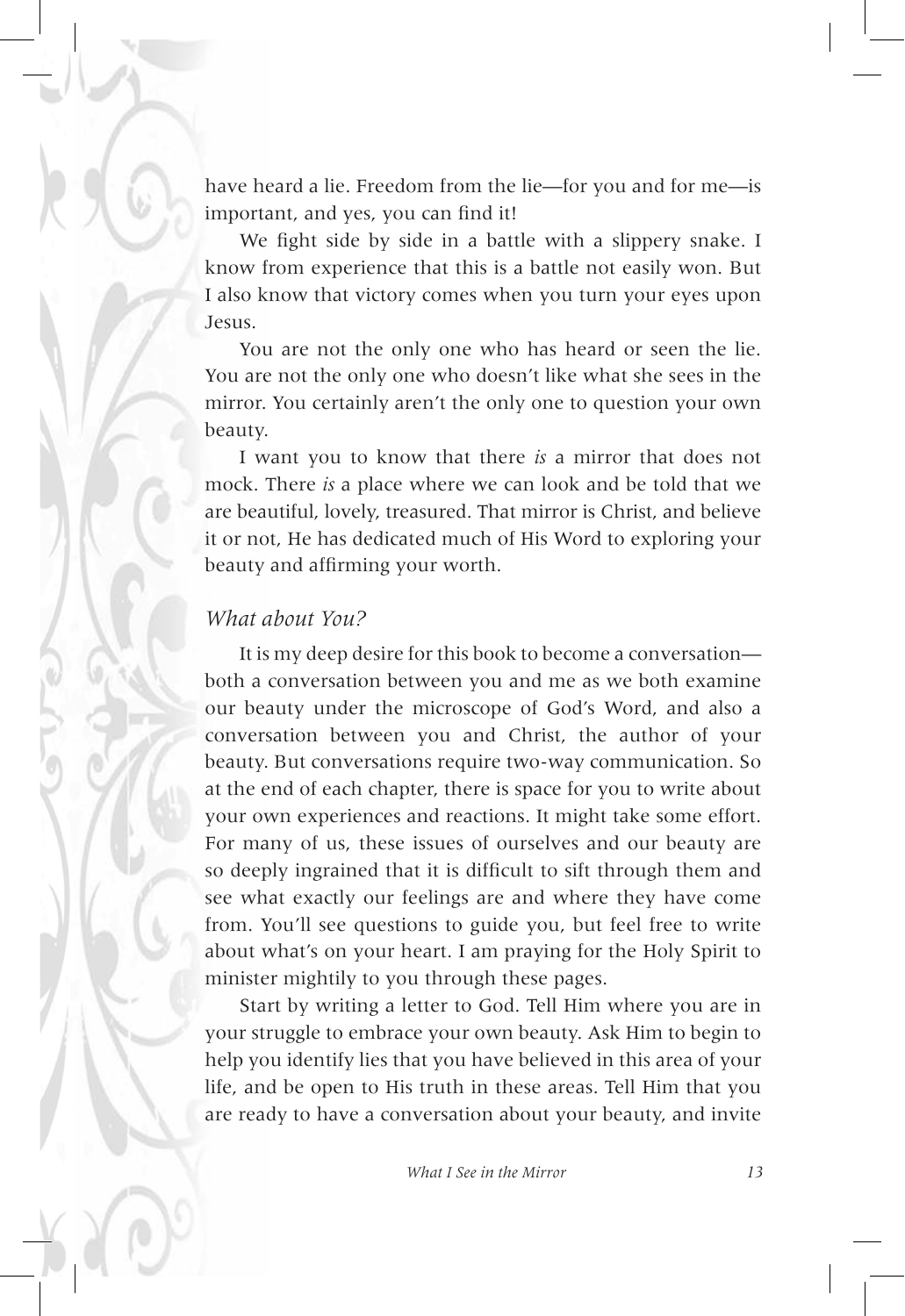Him to guide the direction of the communication. I promise you that the words of love He has to offer will surprise you and affirm you in ways you never thought possible.

So will you come along with me on a journey? Will you join me as we examine together what Christ has to say about your beauty? Do you have the courage to look deep into your own heart as I continue to reveal the deepest parts of mine? Let's take the journey together. I am praying that you will walk away with a renewed sense of worth and the ability to see that your beauty is God-given and that you truly are His masterpiece.